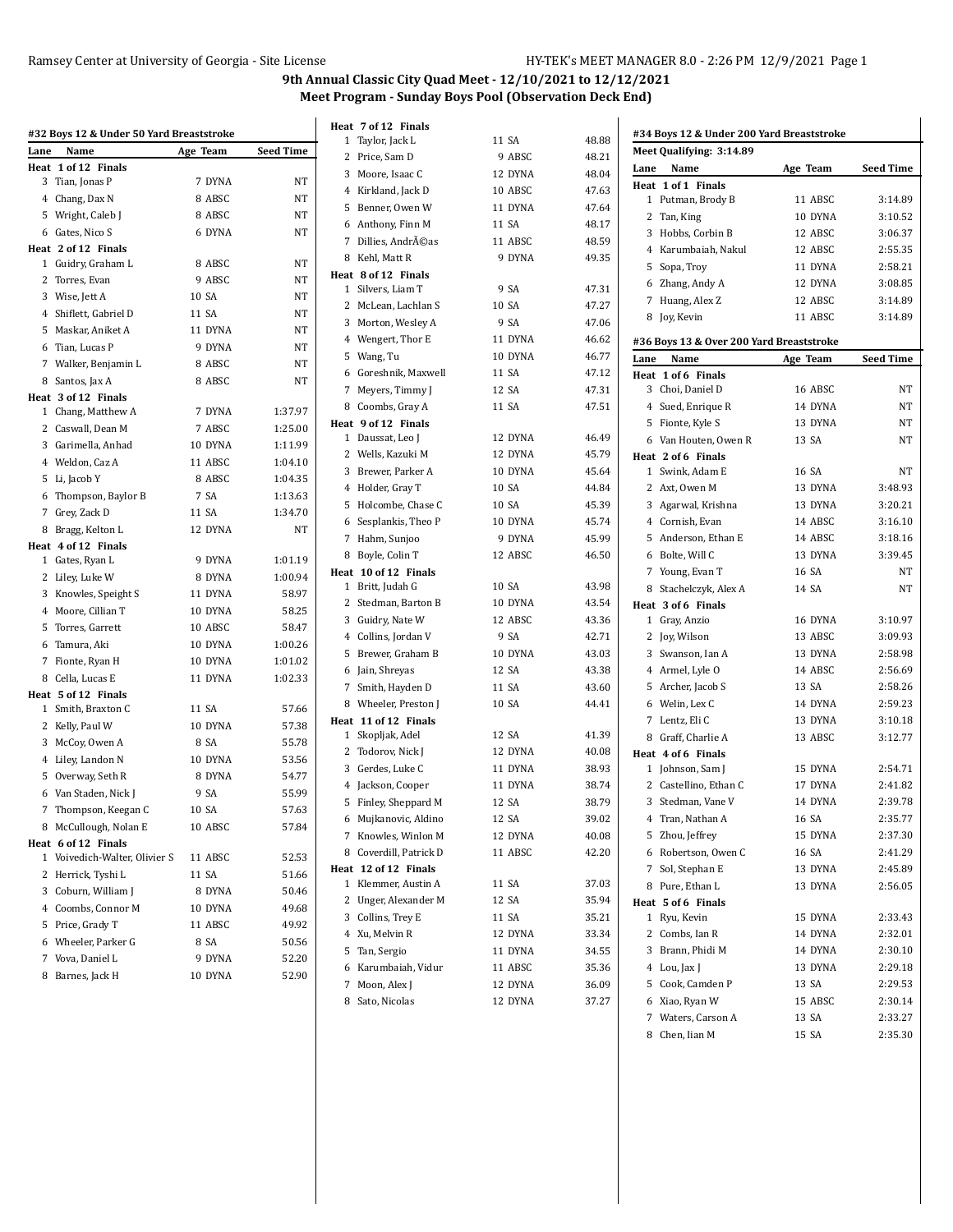#### Ramsey Center at University of Georgia - Site License HY-TEK's MEET MANAGER 8.0 - 2:26 PM 12/9/2021 Page 2

> 57.97 57.89 55.73 51.94

> 57.34 57.91 58.03

|              | Heat 6 (#36 Boys 13 & Over 200 Yard Breaststroke) |          |                  |
|--------------|---------------------------------------------------|----------|------------------|
| 1            | Kennedy, Garrett S                                | 17 ABSC  | 2:26.35          |
|              | 2 Ackerman, Austin S                              | 17 ABSC  | 2:23.01          |
|              | 3 Silvers, Ean L                                  | 13 SA    | 2:21.82          |
|              | 4 Januzelli, Carter J                             | 21 ABSC  | 2:13.71          |
|              | 5 Tran, Kien H                                    | 16 DYNA  | 2:21.74          |
|              | 6 Tan, Ashton                                     | 13 DYNA  | 2:22.30          |
|              | 7 Silvers, Noah E                                 | 14 SA    | 2:25.24          |
|              | 8 Xiao, Johnson                                   | 13 DYNA  | 2:28.32          |
|              |                                                   |          |                  |
|              | #38 Boys 12 & Under 100 Yard Butterfly            |          |                  |
| Lane         | Name                                              | Age Team | <b>Seed Time</b> |
| Heat         | 1 of 5 Finals                                     |          |                  |
|              | 1 Sesplankis, Theo P                              | 10 DYNA  | NΤ               |
|              | 2 Brewer, Parker A                                | 10 DYNA  | NT               |
|              | 3 Guidry, Nate W                                  | 12 ABSC  | NΤ               |
|              | 4 Overway, Seth R                                 | 8 DYNA   | 1:56.29          |
|              | 5 Huang, Alex Z                                   | 12 ABSC  | NΤ               |
|              | 6 Herrick, Tyshi L                                | 11 SA    | NΤ               |
|              | 7 Holcombe, Chase C                               | 10 SA    | NT               |
|              | Heat 2 of 5 Finals                                |          |                  |
|              | 1 Karumbaiah, Nakul                               | 12 ABSC  | 1:47.33          |
|              | 2 Wells, Kazuki M                                 | 12 DYNA  | 1:40.72          |
|              | 3 Brewer, Graham B                                | 10 DYNA  | 1:35.59          |
|              | 4 Wheeler, Parker G                               | 8 SA     | 1:31.99          |
|              | 5 Page, Matteo R                                  | 12 DYNA  | 1:33.06          |
|              | 6 Wang, Tu                                        | 10 DYNA  | 1:36.35          |
|              | 7 Goreshnik, Maxwell                              | 11 SA    | 1:42.93          |
|              | 8 Kirkland, Jack D                                | 10 ABSC  | 1:55.85          |
|              | Heat 3 of 5 Finals                                |          |                  |
|              | 1 Choi, Jason Y                                   | 12 DYNA  | 1:29.68          |
|              | 2 Wheeler, Preston J                              | 10 SA    | 1:25.30          |
|              | 3 Klemmer, Austin A                               | 11 SA    | 1:20.18          |
|              | 4 Horback, John G                                 | 10 SA    | 1:19.99          |
|              | 5 Fleming, Kingston E                             | 12 SA    | 1:20.01          |
|              | 6 Holder, Cade M                                  | 12 SA    | 1:21.70          |
|              | 7 Knowles, Winlon M                               | 12 DYNA  | 1:26.88          |
|              | 8 Xu, Melvin R                                    | 12 DYNA  | 1:30.86          |
|              | Heat 4 of 5 Finals                                |          |                  |
|              | 1 Avelar, Nicolas                                 | 12 ABSC  | 1:17.73          |
|              | 2 Skopljak, Adel                                  | 12 SA    | 1:16.45          |
|              | 3 Chai, Jason                                     | 12 DYNA  | 1:13.93          |
|              | 4 Collins, Trey E                                 | 11 SA    | 1:12.70          |
|              | 5 Rhine, Joseph B                                 | 12 ABSC  | 1:12.85          |
|              | 6 Karumbaiah, Vidur                               | 11 ABSC  | 1:14.30          |
| 7            | Boyle, Colin T                                    | 12 ABSC  | 1:16.62          |
|              | 8 Coverdill, Patrick D                            | 11 ABSC  | 1:18.47          |
|              | Heat 5 of 5 Finals                                |          |                  |
| $\mathbf{1}$ | Sato, Nicolas                                     | 12 DYNA  | 1:11.17          |
| $\mathbf{2}$ | Unger, Alexander M                                | 12 SA    | 1:09.19          |
|              | 3 Adriansen III, Lauritz J                        | 12 SA    | 1:05.14          |
|              | 4 Xu, Eric                                        | 12 DYNA  | 58.05            |
|              | 5 Cui, Tom N                                      | 12 DYNA  | 1:00.48          |
|              | 6 Bahr, Kipras D                                  | 12 ABSC  | 1:08.25          |
| 7            | Sopa, Troy                                        | 11 DYNA  | 1:09.32          |
|              | 8 Chang, Graham M                                 | 12 DYNA  | 1:12.25          |

|      | #40 Boys 13 & Over 100 Yard Butterfly |          |                  |      | Heat 7 of 10 Finals                        |          |           |
|------|---------------------------------------|----------|------------------|------|--------------------------------------------|----------|-----------|
| Lane | Name                                  | Age Team | <b>Seed Time</b> |      | 1 Phillips, Luke L                         | 13 ABSC  | 1:03.35   |
|      | Heat 1 of 10 Finals                   |          |                  |      | 2 Brann, Phidi M                           | 14 DYNA  | 1:03.18   |
|      | 1 Joy, Wilson                         | 13 ABSC  | NT               |      | 3 Tran, Kien H                             | 16 DYNA  | 1:03.04   |
|      | 2 Cole, Cadhan H                      | 14 DYNA  | NΤ               |      | 4 Medina, Jacob R                          | 14 SA    | 1:02.92   |
|      | 3 McGhie, Myles P                     | 14 DYNA  | 1:50.60          |      | 5 Turcotte, Jack T                         | 17 DYNA  | 1:02.98   |
|      | 4 Anderson, Ethan E                   | 14 ABSC  | 1:37.36          |      | 6 Peters, Tucker R                         | 15 DYNA  | 1:03.11   |
|      | 5 Axt, Owen M                         | 13 DYNA  | 1:42.48          |      | 7 Daniels, Aiden R                         | 15 SA    | 1:03.32   |
|      | 6 Choi, Daniel D                      | 16 ABSC  | NT               |      | 8 Flores, Sebastian J                      | 16 DYNA  | 1:04.41   |
|      | 7 Renier, Luke J                      | 19 ABSC  | NT               |      | Heat 8 of 10 Finals                        | 13 SA    | 1:02.37   |
|      | Heat 2 of 10 Finals                   |          |                  |      | 1 Coggin, Ethan M                          | 16 SA    | 1:01.48   |
|      | 1 Fionte, Kyle S                      | 13 DYNA  | 1:31.16          |      | 2 Selph, Landon N<br>3 Castellino, Ethan C | 17 DYNA  | 1:01.38   |
|      | 2 Patil, Svayam M                     | 13 SA    | 1:26.21          |      | 4 Lou, Jax J                               | 13 DYNA  | 1:01.11   |
|      | 3 Sued, Enrique R                     | 14 DYNA  | 1:21.26          |      |                                            |          |           |
|      | 4 Swanson, Ian A                      | 13 DYNA  | 1:19.29          |      | 5 Kang, David S                            | 14 SA    | 1:01.16   |
|      | 5 Welin, Lex C                        | 14 DYNA  | 1:21.17          |      | 6 Lisinovic, Dino D                        | 16 SA    | 1:01.42   |
|      | 6 Skidmore, Wynn D                    | 13 SA    | 1:22.60          |      | 7 Archer, Jacob S                          | 13 SA    | 1:01.85   |
|      | 7 Agarwal, Krishna                    | 13 DYNA  | 1:27.34          |      | 8 McGahagin, Connor L                      | 16 SA    | 1:02.48   |
|      | 8 Lentz, Eli C                        | 13 DYNA  | 1:34.80          |      | Heat 9 of 10 Finals<br>1 Bauer, Caleb Q    | 17 DYNA  | 1:00.61   |
|      | Heat 3 of 10 Finals                   |          |                  |      | 2 Reynolds, Jack V                         | 15 SA    | 59.46     |
|      | 1 Kannan, Shaan S                     | 14 ABSC  | 1:17.61          |      | 3 Silvers, Noah E                          |          | 58.37     |
|      | 2 Hill, Darvin E                      | 15 SA    | 1:15.14          |      |                                            | 14 SA    |           |
|      | 3 Ozel, Fatih                         | 16 DYNA  | 1:14.51          | 4    | Waters, Carson A                           | 13 SA    | 58.10     |
|      | 4 Peters, Garrett M                   | 13 DYNA  | 1:13.51          |      | 5 Nguyen, Thien H                          | 14 SA    | 58.19     |
|      | 5 Fleischer, Eli S                    | 16 DYNA  | 1:13.63          |      | 6 Aplin, Marek R                           | 15 SA    | 59.42     |
|      | 6 Feaster, Patrick H                  | 13 DYNA  | 1:15.02          |      | 7 Fleischer, Max T                         | 17 DYNA  | 1:00.17   |
|      | 7 Kudryashev, Greg A                  | 13 DYNA  | 1:15.26          |      | 8 Edwards, Isaiah I                        | 14 SA    | 1:00.66   |
|      | 8 Eddy, Brooks B                      | 14 SA    | 1:18.38          |      | Heat 10 of 10 Finals<br>1 Lou, Alex J      | 14 DYNA  | 57.97     |
|      | Heat 4 of 10 Finals                   |          |                  |      | 2 Hailey, Brandon M                        | 17 ABSC  | 57.89     |
|      | 1 Halbach, Crenshaw                   | 13 ABSC  | 1:11.97          |      | 3 Huang, Daniel                            | 17 ABSC  | 55.73     |
|      | 2 Sol, Stephan E                      | 13 DYNA  | 1:10.26          |      | 4 Lim, Phillip S                           | 16 SA    | 51.94     |
|      | 3 Pure, Ethan L                       | 13 DYNA  | 1:09.38          |      | 5 Xiao, James X                            | 17 ABSC  | 52.54     |
|      | 4 Wajnberg, Jacob J                   | 13 DYNA  | 1:09.09          |      |                                            | 13 DYNA  | 57.34     |
|      | 5 McGahagin, Joshua T                 | 13 SA    | 1:09.17          |      | 6 Tan, Ashton<br>7 Tran, Nathan A          | 16 SA    | 57.91     |
|      | 6 Armel, Lyle O                       | 14 ABSC  | 1:09.83          |      |                                            |          |           |
|      | 7 Fleischer, Jonas I                  | 13 DYNA  | 1:10.97          |      | 8 Christman, Walter C                      | 17 DYNA  | 58.03     |
|      | 8 Gray, Anzio                         | 16 DYNA  | 1:13.16          |      | #42 Boys 12 & Under 100 Yard Freestyle     |          |           |
|      | Heat 5 of 10 Finals                   |          |                  | Lane | Name                                       | Age Team | Seed Time |
|      | 1 Threadgill, Joe R                   | 13 SA    | 1:08.18          |      | Heat 1 of 13 Finals                        |          |           |
|      | 2 Ryu, Kevin                          | 15 DYNA  | 1:07.54          |      | 1 Gates, Nico S                            | 6 DYNA   | NT        |
|      | 3 Trotter, Torin N                    | 13 ABSC  | 1:07.21          |      | 2 Tian, Jonas P                            | 7 DYNA   | NT        |
|      | 4 Koch, Christopher                   | 13 ABSC  | 1:07.13          |      | 3 Wright, Caleb J                          | 8 ABSC   | NT        |
|      | 5 Wilkerson, Reid E                   | 14 SA    | 1:07.15          |      | 4 Santos, Jax A                            | 8 ABSC   | NT        |
|      | 6 Robertson, Owen C                   | 16 SA    | 1:07.49          | 5    | Guidry, Graham L                           | 8 ABSC   | NT        |
|      | 7 Cornish, Evan                       | 14 ABSC  | 1:08.05          | 6    | Coburn, William J                          | 8 DYNA   | NT        |
|      | 8 Kudryashev, Daniel A                | 15 DYNA  | 1:08.93          |      | 7 Chang, Matthew A                         | 7 DYNA   | NT        |
|      | Heat 6 of 10 Finals                   |          |                  |      | Heat 2 of 13 Finals                        |          |           |
|      | 1 Debowsky, Bryce G                   | 13 SA    | 1:06.06          | 1    | Torres, Evan                               | 9 ABSC   | ΝT        |
|      | 2 Richards, Riley K                   | 13 SA    | 1:06.03          | 2    | Gates, Ryan L                              | 9 DYNA   | NT        |
|      | 3 Anders, Jacob R                     | 15 SA    | 1:04.98          | 3    | Moore, Cillian T                           | 10 DYNA  | NT        |
|      | 4 Johnson, Sam J                      | 15 DYNA  | 1:04.71          | 4    | Barnes, Jack H                             | 10 DYNA  | NT        |
|      | 5 Xiao, Johnson                       | 13 DYNA  | 1:04.81          | 5    | McLean, Lachlan S                          | 10 SA    | NT        |
|      | 6 Kennedy, Garrett S                  | 17 ABSC  | 1:05.07          | 6    | Holder, Gray T                             | 10 SA    | ΝT        |
|      | 7 Zhou, Jeffrey                       | 15 DYNA  | 1:06.05          | 7    | Tian, Lucas P                              | 9 DYNA   | NT        |
|      | 8 Brown, London A                     | 15 DYNA  | 1:06.53          |      | 8 Liley, Luke W                            | 8 DYNA   | NT        |
|      |                                       |          |                  |      |                                            |          |           |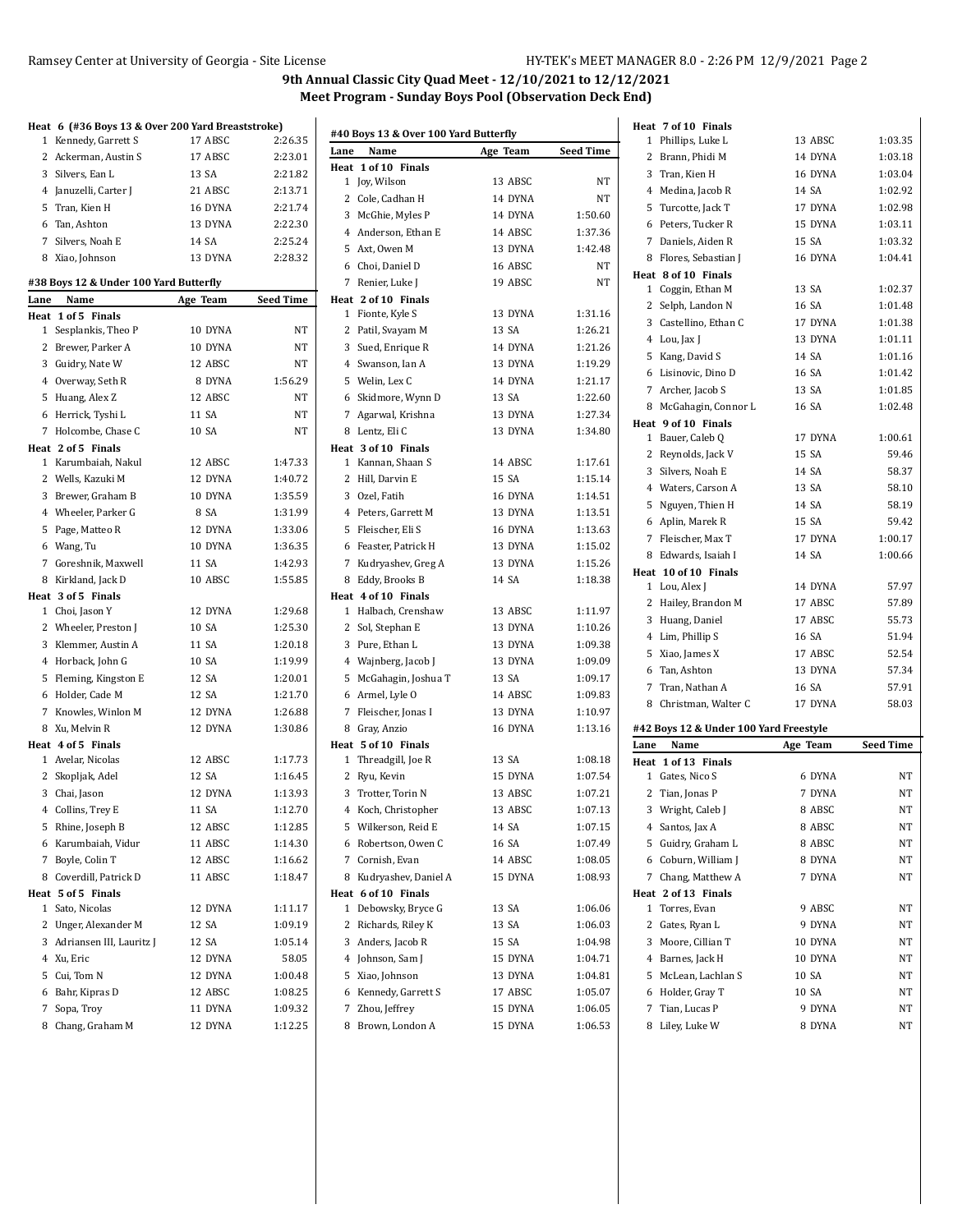| Heat 3 (#42 Boys 12 & Under 100 Yard Freestyle) |         |         | Heat 9 of 13 Finals                     |          |           | Heat 2 of 12 Finals    |         |         |
|-------------------------------------------------|---------|---------|-----------------------------------------|----------|-----------|------------------------|---------|---------|
| 1 Wise, Jett A                                  | 10 SA   | NT      | 1 Daussat, Leo J                        | 12 DYNA  | 1:13.99   | 1 McGhie, Myles P      | 14 DYNA | 1:14.26 |
| 2 Maskar, Aniket A                              | 11 DYNA | NT      | 2 Wells, Kazuki M                       | 12 DYNA  | 1:13.41   | 2 Fionte, Kyle S       | 13 DYNA | 1:13.12 |
| 3 Bragg, Kelton L                               | 12 DYNA | NT      | 3 Hobbs, Corbin B                       | 12 ABSC  | 1:13.02   | 3 Lentz, Eli C         | 13 DYNA | 1:09.21 |
| 4 Walker, Benjamin L                            | 8 ABSC  | 2:34.38 | 4 Horback, John G                       | 10 SA    | 1:12.36   | 4 Fleischer, Eli S     | 16 DYNA | 1:08.54 |
| 5 Jain, Shreyas                                 | 12 SA   | NT      | 5 Schuette, Declan J                    | 11 SA    | 1:12.58   | 5 Joy, Wilson          | 13 ABSC | 1:09.20 |
| 6 Taneja, Arnav                                 | 12 DYNA | NT      | 6 Power, Daniel A                       | 11 SA    | 1:13.38   | 6 Jagavkar, Avi H      | 14 SA   | 1:11.45 |
| 7 Shiflett, Gabriel D                           | 11 SA   | NT      | 7 Stedman, Barton B                     | 10 DYNA  | 1:13.97   | 7 Welin, Lex C         | 14 DYNA | 1:13.25 |
| 8 Torres, Garrett                               | 10 ABSC | NT      | 8 Benner, Owen W                        | 11 DYNA  | 1:14.06   | 8 Kudryashev, Greg A   | 13 DYNA | 1:14.37 |
| Heat 4 of 13 Finals                             |         |         | Heat 10 of 13 Finals                    |          |           | Heat 3 of 12 Finals    |         |         |
| 1 Cella, Lucas E                                | 11 DYNA | 1:55.11 | 1 Meyers, Timmy J                       | 12 SA    | 1:11.62   | 1 Patil, Svayam M      | 13 SA   | 1:07.16 |
| 2 Li, Jacob Y                                   | 8 ABSC  | 1:51.50 | 2 Collins, Jordan V                     | 9 SA     | 1:10.25   | 2 Eddy, Brooks B       | 14 SA   | 1:06.68 |
| 3 Chang, Dax N                                  | 8 ABSC  | 1:45.37 | 3 Tan, King                             | 10 DYNA  | 1:08.07   | 3 Threadgill, Joe R    | 13 SA   | 1:05.72 |
| 4 Reed, Gavin C                                 | 9 ABSC  | 1:43.00 | 4 Mujkanovic, Aldino                    | 12 SA    | 1:07.61   | 4 Feaster, Patrick H   | 13 DYNA | 1:03.84 |
| 5 Tamura, Aki                                   | 10 DYNA | 1:44.70 | 5 Wheeler, Preston J                    | 10 SA    | 1:07.92   | 5 Gray, Anzio          | 16 DYNA | 1:04.13 |
| 6 Garimella, Anhad                              | 10 DYNA | 1:50.03 | 6 Wang, Tu                              | 10 DYNA  | 1:08.62   | 6 Agarwal, Krishna     | 13 DYNA | 1:05.96 |
| 7 Dillies, Andréas                              | 11 ABSC | 1:53.77 | 7 Choi, Jason Y                         | 12 DYNA  | 1:10.29   | 7 Axt, Owen M          | 13 DYNA | 1:06.73 |
| 8 Grey, Zack D                                  | 11 SA   | 2:07.60 | 8 Holcombe, Chase C                     | 10 SA    | 1:11.63   | 8 Sued, Enrique R      | 14 DYNA | 1:07.31 |
| Heat 5 of 13 Finals                             |         |         | Heat 11 of 13 Finals                    |          |           | Heat 4 of 12 Finals    |         |         |
| 1 Morton, Wesley A                              | 9 SA    | 1:38.35 | 1 Giambalvo, Charlie V                  | 11 SA    | 1:06.11   | 1 Wajnberg, Jacob J    | 13 DYNA | 1:03.08 |
| 2 McCoy, Owen A                                 | 8 SA    | 1:34.41 | 2 Finley, Sheppard M                    | 12 SA    | 1:05.41   | 2 Cornish, Evan        | 14 ABSC | 1:03.06 |
| 3 Thompson, Keegan C                            | 10 SA   | 1:32.59 | 3 Todorov, Nick J                       | 12 DYNA  | 1:04.64   | 3 Fleischer, Jonas I   | 13 DYNA | 1:02.36 |
| 4 Fionte, Ryan H                                | 10 DYNA | 1:30.92 | 4 Collins, Trey E                       | 11 SA    | 1:03.51   | 4 Hill, Darvin E       | 15 SA   | 1:02.04 |
| 5 Knowles, Speight S                            | 11 DYNA | 1:31.10 | 5 Zhang, Andy A                         | 12 DYNA  | 1:04.09   | 5 Halbach, Crenshaw    | 13 ABSC | 1:02.16 |
| 6 Moore, Isaac C                                | 12 DYNA | 1:32.83 | 6 Knowles, Winlon M                     | 12 DYNA  | 1:04.84   | 6 Van Houten, Owen R   | 13 SA   | 1:02.64 |
| 7 McCullough, Nolan E                           | 10 ABSC | 1:37.30 | 7 Brewer, Graham B                      | 10 DYNA  | 1:06.10   | 7 Armel, Lyle O        | 14 ABSC | 1:03.08 |
| 8 Weldon, Caz A                                 | 11 ABSC | 1:38.91 | 8 Klemmer, Austin A                     | 11 SA    | 1:07.23   | 8 Pierce, Noah S       | 13 SA   | 1:03.24 |
| Heat 6 of 13 Finals                             |         |         | Heat 12 of 13 Finals                    |          |           | Heat 5 of 12 Finals    |         |         |
| 1 Silvers, Liam T                               | 9 SA    | 1:28.81 | 1 Chai, Jason                           | 12 DYNA  | 1:03.25   | 1 Skidmore, Wynn D     | 13 SA   | 1:01.77 |
| 2 Overway, Seth R                               | 8 DYNA  | 1:27.20 | 2 Karumbaiah, Nakul                     | 12 ABSC  | 1:02.66   | 2 Kannan, Shaan S      | 14 ABSC | 1:01.68 |
| 3 Britt, Judah G                                | 10 SA   | 1:24.93 | 3 Gerdes, Luke C                        | 11 DYNA  | 1:01.10   | 3 McGahagin, Joshua T  | 13 SA   | 1:01.13 |
| 4 Li, Richard H                                 | 11 DYNA | 1:24.36 | 4 Rhine, Joseph B                       | 12 ABSC  | 1:00.70   | 4 Koch, Christopher    | 13 ABSC | 1:00.24 |
| 5 Price, Sam D                                  | 9 ABSC  | 1:24.58 | 5 Thompson, TJ D                        | 12 SA    | 1:00.82   | 5 Stachelczyk, Alex A  | 14 SA   | 1:01.02 |
| 6 Voivedich-Walter, Olivier S                   | 11 ABSC | 1:26.09 | 6 Chang, Graham M                       | 12 DYNA  | 1:01.60   | 6 Sol, Stephan E       | 13 DYNA | 1:01.13 |
| 7 Coombs, Gray A                                | 11 SA   | 1:27.95 | 7 Jackson, Cooper                       | 11 DYNA  | 1:02.78   | 7 Swanson, Ian A       | 13 DYNA | 1:01.73 |
| 8 Vova, Daniel L                                | 9 DYNA  | 1:30.34 | 8 Skopljak, Adel                        | 12 SA    | 1:03.31   | 8 Peters, Garrett M    | 13 DYNA | 1:02.03 |
| Heat 7 of 13 Finals                             |         |         | Heat 13 of 13 Finals                    |          |           | Heat 6 of 12 Finals    |         |         |
| 1 Page, Matteo R                                | 12 DYNA | 1:21.62 | 1 Unger, Alexander M                    | 12 SA    | 59.93     | 1 Ryu, Kevin           | 15 DYNA | 59.72   |
| 2 Kelly, Paul W                                 | 10 DYNA | 1:19.81 | 2 Bahr, Kipras D                        | 12 ABSC  | 58.35     | 2 Medina, Jacob R      | 14 SA   | 59.20   |
| 3 Price, Grady T                                | 11 ABSC | 1:19.33 | 3 Adriansen III, Lauritz J              | 12 SA    | 58.14     | 3 Peters, Tucker R     | 15 DYNA | 58.76   |
| 4 Wheeler, Parker G                             | 8 SA    | 1:18.73 | 4 Cui, Tom N                            | 12 DYNA  | 52.01     | 4 Stedman, Vane V      | 14 DYNA | 58.39   |
| 5 Trobough, Hudson D                            | 12 SA   | 1:19.01 | 5 Xu, Eric                              | 12 DYNA  | 52.94     | 5 Ozel, Fatih          | 16 DYNA | 58.58   |
| 6 Hahm, Sunjoo                                  | 9 DYNA  | 1:19.73 | 6 Tan, Sergio                           | 11 DYNA  | 58.31     | 6 Archer, Jacob S      | 13 SA   | 59.11   |
| 7 Joy, Kevin                                    | 11 ABSC | 1:20.10 | 7 Moon, Alex J                          | 12 DYNA  | 59.67     | 7 Pure, Ethan L        | 13 DYNA | 59.43   |
| 8 Coombs, Connor M                              | 10 DYNA | 1:21.79 | 8 Sato, Nicolas                         | 12 DYNA  | 1:00.47   | 8 Kudryashev, Daniel A | 15 DYNA | 59.86   |
| Heat 8 of 13 Finals                             |         |         |                                         |          |           | Heat 7 of 12 Finals    |         |         |
| 1 Wengert, Thor E                               | 11 DYNA | 1:16.30 | #44 Boys 13 & Over 100 Yard Freestyle   |          |           | 1 Krosner, Zach A      | 15 ABSC | 58.11   |
| 2 Liley, Landon N                               | 10 DYNA | 1:15.98 | Lane Name                               | Age Team | Seed Time | 2 McGahagin, Connor L  | 16 SA   | 57.13   |
| 3 Brewer, Parker A                              | 10 DYNA | 1:15.10 | Heat 1 of 12 Finals<br>2 Renier, Luke J |          | NT        | 3 Jamsandekar, Aayan P | 14 SA   | 56.97   |
| 4 Putman, Brody B                               | 11 ABSC | 1:14.18 | 3 Bolte, Will C                         | 19 ABSC  |           | 4 Johnson, Sam J       | 15 DYNA | 56.70   |
| 5 Sesplankis, Theo P                            | 10 DYNA | 1:14.61 |                                         | 13 DYNA  | 1:21.60   | 5 Cook, Camden P       | 13 SA   | 56.72   |
| 6 Huang, Alex Z                                 | 12 ABSC | 1:15.71 | 4 Graff, Charlie A                      | 13 ABSC  | 1:15.67   | 6 Phillips, Luke L     | 13 ABSC | 57.07   |
| 7 Kirkland, Jack D                              | 10 ABSC | 1:16.23 | 5 Anderson, Ethan E                     | 14 ABSC  | 1:16.53   | 7 Zhou, Jeffrey        | 15 DYNA | 57.35   |
| 8 Kehl, Matt R                                  | 9 DYNA  | 1:16.63 | 6 Cole, Cadhan H                        | 14 DYNA  | NT        | 8 Turcotte, Jack T     | 17 DYNA | 58.18   |
|                                                 |         |         | 7 Choi, Daniel D                        | 16 ABSC  | NT        |                        |         |         |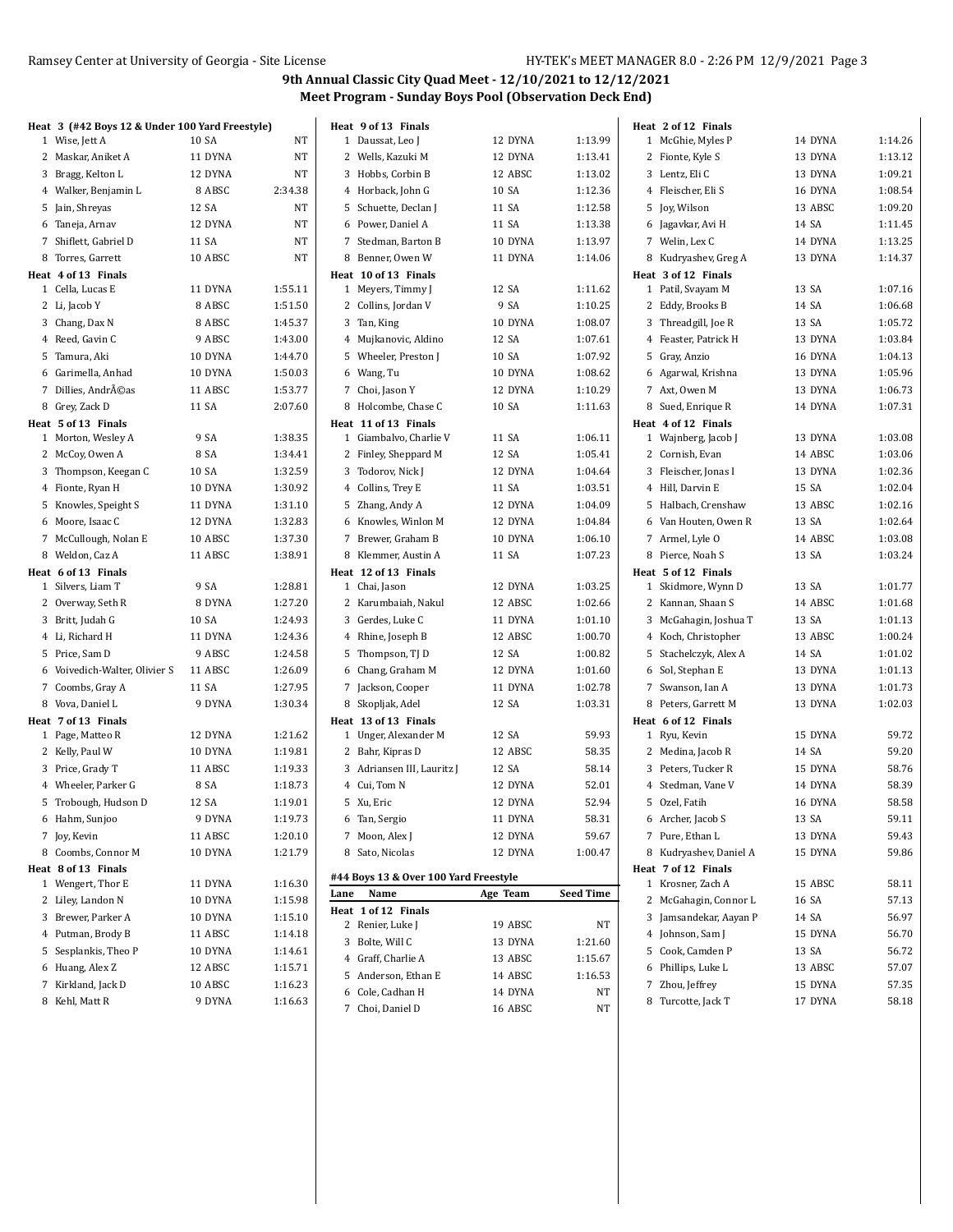|      | Heat 8 (#44 Boys 13 & Over 100 Yard Freestyle) |                              |       | Heat 3 of 10 Finals           |         |         |      | Heat 9 of 10 Finals                     |          |                  |
|------|------------------------------------------------|------------------------------|-------|-------------------------------|---------|---------|------|-----------------------------------------|----------|------------------|
|      | 1 Xiao, Ryan W                                 | 15 ABSC                      | 56.28 | 1 Bragg, Kelton L             | 12 DYNA | NT      |      | 1 Goreshnik, Maxwell                    | 11 SA    | 36.85            |
|      | 2 Brown, London A                              | 15 DYNA                      | 55.57 | 2 Grey, Zack D                | 11 SA   | 1:07.41 |      | 2 Jain, Shreyas                         | 12 SA    | 35.96            |
|      | 3 Anders, Jacob R                              | 15 SA                        | 55.44 | 3 Reed, Gavin C               | 9 ABSC  | 1:03.40 |      | 3 Xu, Melvin R                          | 12 DYNA  | 34.48            |
|      | 4 Brann, Phidi M                               | 14 DYNA                      | 55.17 | 4 Cella, Lucas E              | 11 DYNA | 1:02.02 |      | 4 Coverdill, Patrick D                  | 11 ABSC  | 33.36            |
|      | 5 Aplin, Marek R                               | 15 SA                        | 55.41 | 5 Chang, Matthew A            | 7 DYNA  | 1:03.33 |      | 5 Skopljak, Adel                        | 12 SA    | 33.74            |
|      | 6 Bauer, Caleb Q                               | 17 DYNA                      | 55.53 | 6 Chang, Dax N                | 8 ABSC  | 1:06.59 |      | 6 Chai, Jason                           | 12 DYNA  | 35.93            |
|      | 7 Flores, Sebastian J                          | 16 DYNA                      | 56.10 | 7 Tian, Jonas P               | 7 DYNA  | 1:12.80 |      | 7 Choi, Jason Y                         | 12 DYNA  | 36.83            |
|      | 8 Debowsky, Bryce G                            | 13 SA                        | 56.58 | 8 Shiflett, Gabriel D         | 11 SA   | NT      |      | 8 Horback, John G                       | 10 SA    | 36.92            |
|      | Heat 9 of 12 Finals                            |                              |       | Heat 4 of 10 Finals           |         |         |      | Heat 10 of 10 Finals                    |          |                  |
|      | 1 Trotter, Torin N                             | 13 ABSC                      | 55.02 | 1 Tian, Lucas P               | 9 DYNA  | 59.63   |      | 1 Jackson, Cooper                       | 11 DYNA  | 33.13            |
|      | 2 Hailey, Brandon M                            | 17 ABSC                      | 54.87 | 2 Voivedich-Walter, Olivier S | 11 ABSC | 53.81   |      | 2 Sato, Nicolas                         | 12 DYNA  | 32.99            |
|      | 3 Lou, Jax J                                   | 13 DYNA                      | 54.43 | 3 Garimella, Anhad            | 10 DYNA | 52.03   |      | 3 Sopa, Troy                            | 11 DYNA  | 31.18            |
|      | 4 Wilkerson, Reid E                            | 14 SA                        | 53.83 | 4 Tamura, Aki                 | 10 DYNA | 51.82   |      | 4 Adriansen III, Lauritz J              | 12 SA    | 29.23            |
|      | 5 Swink, Adam E                                | 16 SA                        | 53.88 | 5 Moore, Cillian T            | 10 DYNA | 51.89   |      | 5 Moon, Alex J                          | 12 DYNA  | 30.74            |
|      | 6 Combs, Ian R                                 | 14 DYNA                      | 54.72 | 6 Price, Grady T              | 11 ABSC | 53.50   |      | 6 Gerdes, Luke C                        | 11 DYNA  | 31.78            |
|      | 7 Richards, Riley K                            | 13 SA                        | 54.95 | 7 Li, Jacob Y                 | 8 ABSC  | 56.25   |      | 7 Zhang, Andy A                         | 12 DYNA  | 33.09            |
|      | 8 Xiao, Johnson                                | 13 DYNA                      | 55.02 | 8 Dillies, AndrA©as           | 11 ABSC | 1:01.06 |      | 8 Chang, Graham M                       | 12 DYNA  | 33.29            |
|      | Heat 10 of 12 Finals                           |                              |       | Heat 5 of 10 Finals           |         |         |      | #48 Boys 12 & Under 200 Yard Backstroke |          |                  |
|      | 1 Selph, Landon N                              | 16 SA                        | 53.57 | 1 Barnes, Jack H              | 10 DYNA | 50.56   |      |                                         |          |                  |
|      | 2 Robertson, Owen C                            | 16 SA                        | 53.42 | 2 Van Staden, Nick J          | 9 SA    | 49.52   |      | Meet Qualifying: 2:52.69                |          |                  |
|      | 3 Christman, Walter C                          | 17 DYNA                      | 53.25 | 3 Thompson, Baylor B          | 7 SA    | 48.88   | Lane | Name                                    | Age Team | <b>Seed Time</b> |
|      | 4 Mackay, Wyatt S                              | 13 DYNA                      | 53.07 | 4 Price, Sam D                | 9 ABSC  | 47.86   |      | Heat 1 of 2 Finals                      |          |                  |
|      | 5 Waters, Carson A                             | 13 SA                        | 53.13 | 5 Fionte, Ryan H              | 10 DYNA | 48.64   |      | 1 Finley, Sheppard M                    | 12 SA    | NT               |
|      | 6 Tran, Nathan A                               | 16 SA                        | 53.36 | 6 Coburn, William J           | 8 DYNA  | 49.33   |      | 2 Joy, Kevin                            | 11 ABSC  | 2:52.69          |
|      | 7 Fleischer, Max T                             | 17 DYNA                      | 53.49 | 7 Vova, Daniel L              | 9 DYNA  | 50.20   |      | 3 Schuette, Declan J                    | 11 SA    | 2:48.52          |
|      | 8 Lou, Alex J                                  | 14 DYNA                      | 53.70 | 8 McCoy, Owen A               | 8 SA    | 51.26   |      | 4 Knowles, Winlon M                     | 12 DYNA  | 2:45.86          |
|      | Heat 11 of 12 Finals                           |                              |       | Heat 6 of 10 Finals           |         |         |      | 5 Avelar, Nicolas                       | 12 ABSC  | 2:46.00          |
|      | 1 Daniels, Aiden R                             | 15 SA                        | 52.69 | 1 Torres, Garrett             | 10 ABSC | 47.68   |      | 6 Boyle, Colin T                        | 12 ABSC  | 2:52.69          |
|      | 2 Lisinovic, Dino D                            | 16 SA                        | 52.53 | 2 McCullough, Nolan E         | 10 ABSC | 46.57   |      | 7 Guidry, Nate W                        | 12 ABSC  | 2:52.69          |
|      | 3 Tan, Ashton                                  | 13 DYNA                      | 52.17 | 3 Weldon, Caz A               | 11 ABSC | 44.70   |      | 8 Giambalvo, Charlie V                  | 11 SA    | <b>NT</b>        |
|      | 4 Bates, Eli R                                 | 15 ABSC                      | 51.62 | 4 Moore, Isaac C              | 12 DYNA | 44.35   |      | Heat 2 of 2 Finals                      |          |                  |
|      | 5 Silvers, Ean L                               | 13 SA                        | 52.16 | 5 Trobough, Hudson D          | 12 SA   | 44.69   |      | 1 Karumbaiah, Vidur                     | 11 ABSC  | 2:42.26          |
|      | 6 Reynolds, Jack V                             | 15 SA                        | 52.27 | 6 Morton, Wesley A            | 9 SA    | 46.48   |      | 2 Tan, Sergio                           | 11 DYNA  | 2:22.90          |
|      | 7 Pham, Anthony                                | 13 SA                        | 52.69 | 7 Herrick, Tyshi L            | 11 SA   | 47.48   |      | 3 Adriansen III, Lauritz J              | 12 SA    | 2:12.56          |
|      | 8 Kenny, Caleb M                               | 14 SA                        | 52.96 | 8 Silvers, Liam T             | 9 SA    | 47.83   |      | 4 Xu, Eric                              | 12 DYNA  | 2:07.35          |
|      | Heat 12 of 12 Finals                           |                              |       | Heat 7 of 10 Finals           |         |         |      | 5 Cui, Tom N                            | 12 DYNA  | 2:09.91          |
|      | 1 Silvers, Noah E                              | 14 SA                        | 51.01 | 1 Sesplankis, Theo P          | 10 DYNA | 43.71   |      | 6 Fleming, Kingston E                   | 12 SA    | 2:19.89          |
|      | 2 Nguyen, Thien H                              | 14 SA                        | 50.94 | 2 Kelly, Paul W               | 10 DYNA | 42.84   |      | 7 Thompson, TJ D                        | 12 SA    | 2:29.34          |
|      | 3 Young, Evan T                                | 16 SA                        | 48.93 | 3 Hahm, Sunjoo                | 9 DYNA  | 42.39   |      | 8 Todorov, Nick J                       | 12 DYNA  | 2:44.21          |
|      | 4 Lim, Phillip S                               | 16 SA                        | 47.72 | 4 Kehl, Matt R                | 9 DYNA  | 41.34   |      | #50 Boys 13 & Over 200 Yard Backstroke  |          |                  |
|      | 5 Huang, Daniel                                | 17 ABSC                      | 48.28 | 5 Daussat, Leo                | 12 DYNA | 41.84   | Lane | Name                                    | Age Team | <b>Seed Time</b> |
|      | 6 Foggin, Will H                               | 18 ABSC                      | 49.33 | 6 Power, Daniel A             | 11 SA   | 42.78   |      | Heat 1 of 8 Finals                      |          |                  |
|      | 7 Gricus, Max D                                | 15 SA                        | 50.97 | 7 Liley, Landon N             | 10 DYNA | 43.07   |      | 3 Swink, Adam E                         | 16 SA    | NT               |
|      | 8 Ackerman, Austin S                           | 17 ABSC                      | 51.53 | 8 Knowles, Speight S          | 11 DYNA | 44.11   |      | 4 Choi, Daniel D                        | 16 ABSC  | NT               |
|      |                                                |                              |       | Heat 8 of 10 Finals           |         |         |      | 5 Anders, Jacob R                       | 15 SA    | NT               |
|      | #46 Boys 12 & Under 50 Yard Backstroke         |                              |       | 1 Coombs, Gray A              | 11 SA   | 40.87   |      | Heat 2 of 8 Finals                      |          |                  |
| Lane | Name                                           | <b>Seed Time</b><br>Age Team |       | 2 Wengert, Thor E             | 11 DYNA | 39.28   |      | 2 Fionte, Kyle S                        | 13 DYNA  | NT               |
|      | Heat 1 of 10 Finals                            |                              |       | 3 Benner, Owen W              | 11 DYNA | 38.07   |      | 3 Fleischer, Eli S                      | 16 DYNA  | NT               |
|      | 3 Gates, Nico S                                | 6 DYNA                       | NT    | 4 Putman, Brody B             | 11 ABSC | 37.80   |      | 4 Patil, Svayam M                       | 13 SA    | NT               |
|      | 4 Santos, Jax A                                | 8 ABSC                       | NT    | 5 Stedman, Barton B           | 10 DYNA | 37.85   |      | 5 Jamsandekar, Aayan P                  | 14 SA    | NT               |
|      | 5 Caswall, Dean M                              | 7 ABSC                       | NT    | 6 Li, Richard H               | 11 DYNA | 38.88   |      | 6 Stachelczyk, Alex A                   | 14 SA    | NT               |
|      | Heat 2 of 10 Finals                            |                              |       | 7 Smith, Hayden D             | 11 SA   | 40.02   |      | 7 Lentz, Eli C                          | 13 DYNA  | NT               |
|      | 1 Liley, Luke W                                | 8 DYNA                       | NT    | 8 Page, Matteo R              | 12 DYNA | 41.21   |      |                                         |          |                  |
|      | 2 Guidry, Graham L                             | 8 ABSC                       | NT    |                               |         |         |      |                                         |          |                  |
|      | 3 Wise, Jett A                                 | 10 SA                        | NT    |                               |         |         |      |                                         |          |                  |
|      | 4 Anthony, Finn M                              | 11 SA                        | NT    |                               |         |         |      |                                         |          |                  |
|      | 5 McLean, Lachlan S                            | 10 SA                        | NT    |                               |         |         |      |                                         |          |                  |
|      | 6 Torres, Evan                                 | 9 ABSC                       | NT    |                               |         |         |      |                                         |          |                  |
|      | 7 Wright, Caleb J                              | 8 ABSC                       | NT    |                               |         |         |      |                                         |          |                  |
|      | 8 Walker, Benjamin L                           | 8 ABSC                       | NT    |                               |         |         |      |                                         |          |                  |
|      |                                                |                              |       |                               |         |         |      |                                         |          |                  |